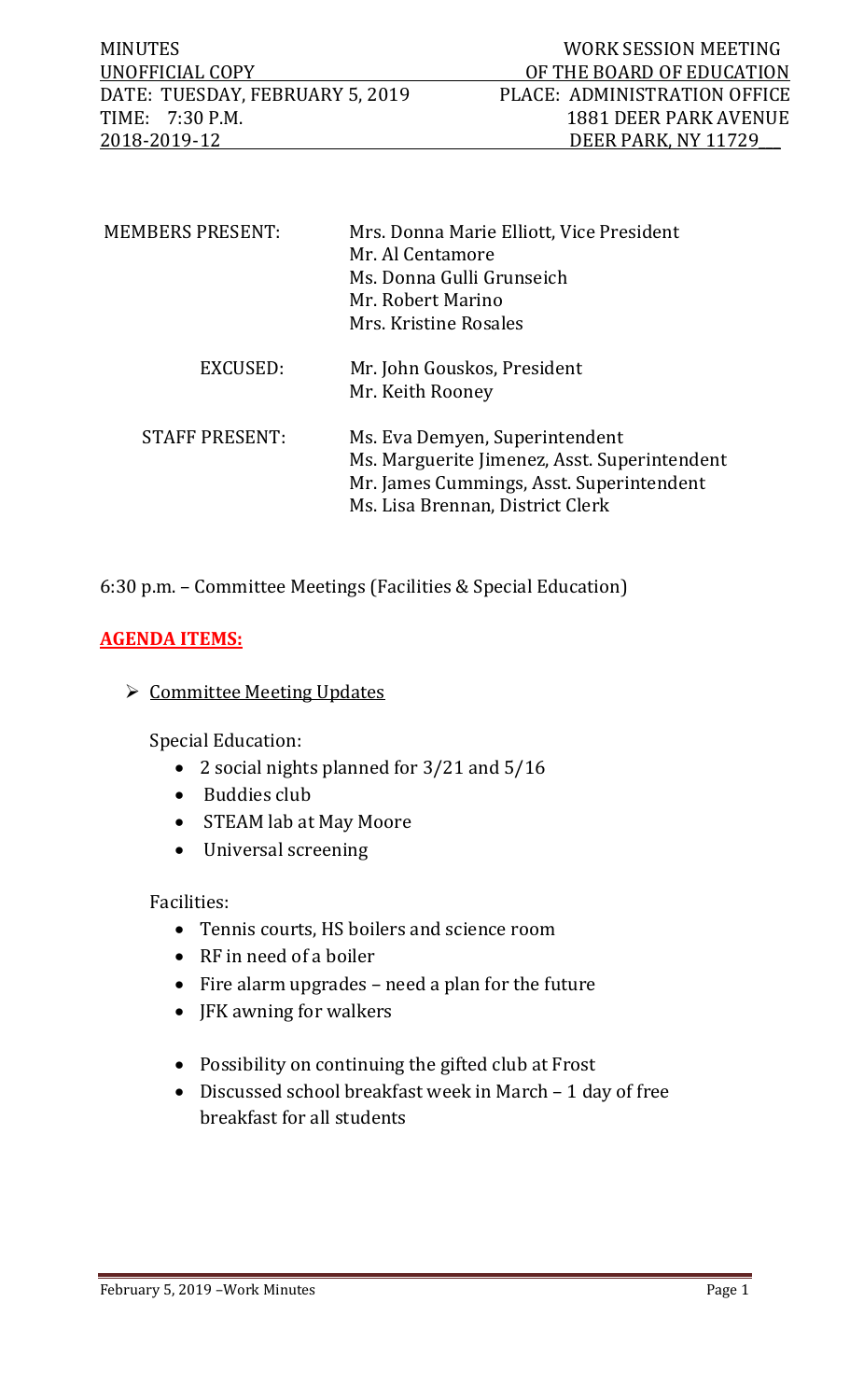#### **NEW BUSINESS:**

**AMENDMENT TO PROPERTY TAX LAW TO ADD UN-REMARRIED FIREFIGHTERS OR** *Resolution:*  **VOLUNTEER AMBULANCE WORKERS KILLED IN THE LINE OF DUTY**

**SPOUSES OF** *Upon a motion by Mrs. Rosales, seconded by Ms. Gulli Grunseich,* **VOLUNTEER** *the Board of Education unanimously approved the following* 

Whereas on July 7, 2004, the Board of Education approved a resolution granting a residential real property owned and occupied by volunteer firefighters a partial exemption from taxation to the extent of 10% of the assessed value, such exemption not to exceed \$3,000 multiplied by the applicable State equalization rate for the assessing unit to those volunteer firefighters in the Deer Park Fire Department who reside within the School District and

Whereas in 2005 the State of New York amended the law to include un-remarried spouses of volunteer firefighters killed in the line of duty provided the deceased volunteer had been an enrolled member for at least five years and such deceased volunteer had been receiving the exemption prior to his or her death.

Therefore, be it resolved that the Board of Education extend the partial exemption to the un-remarried spouses qualifying for such partial exemption in accordance with the criteria setforth herein and

Resolved that the grant of the partial exemption to un-remarried spouses shall remain in full force and effect until such time as the Board of Education or a successor taxing authority revokes such grant.

# **FIRST READING**

**OF POLICY –** *Upon a motion by Ms. Gulli Grunseich, seconded by Mr. Marino, the* **#8414.5** *Board of Education unanimously approved the following Resolution:*

**RESOLVED,** that the Board of Education approve a first reading on the below listed policy:

 $\geq$  #8414.5 – Alcohol and Drug Testing of Drivers

| <b>APPROVAL</b> | Upon a motion by Mr. Centamore, seconded by Ms. Gulli Grunseich, the |
|-----------------|----------------------------------------------------------------------|
| <u>OF</u>       | Board of Education unanimously approved the following Schedule:      |
| <b>SCHEDULE</b> |                                                                      |

Bids for Bid # BDP19-002 for Vehicles for Scrap were due at 11:00 am on January 25, 2019.

Bids were advertised in Newsday. Forms and specifications were processed in accordance with Section 103 of the General Municipal Law.

There were no bids received.

It is recommended that this bid be rejected. We wish to put this out for a re-bid as soon as possible.